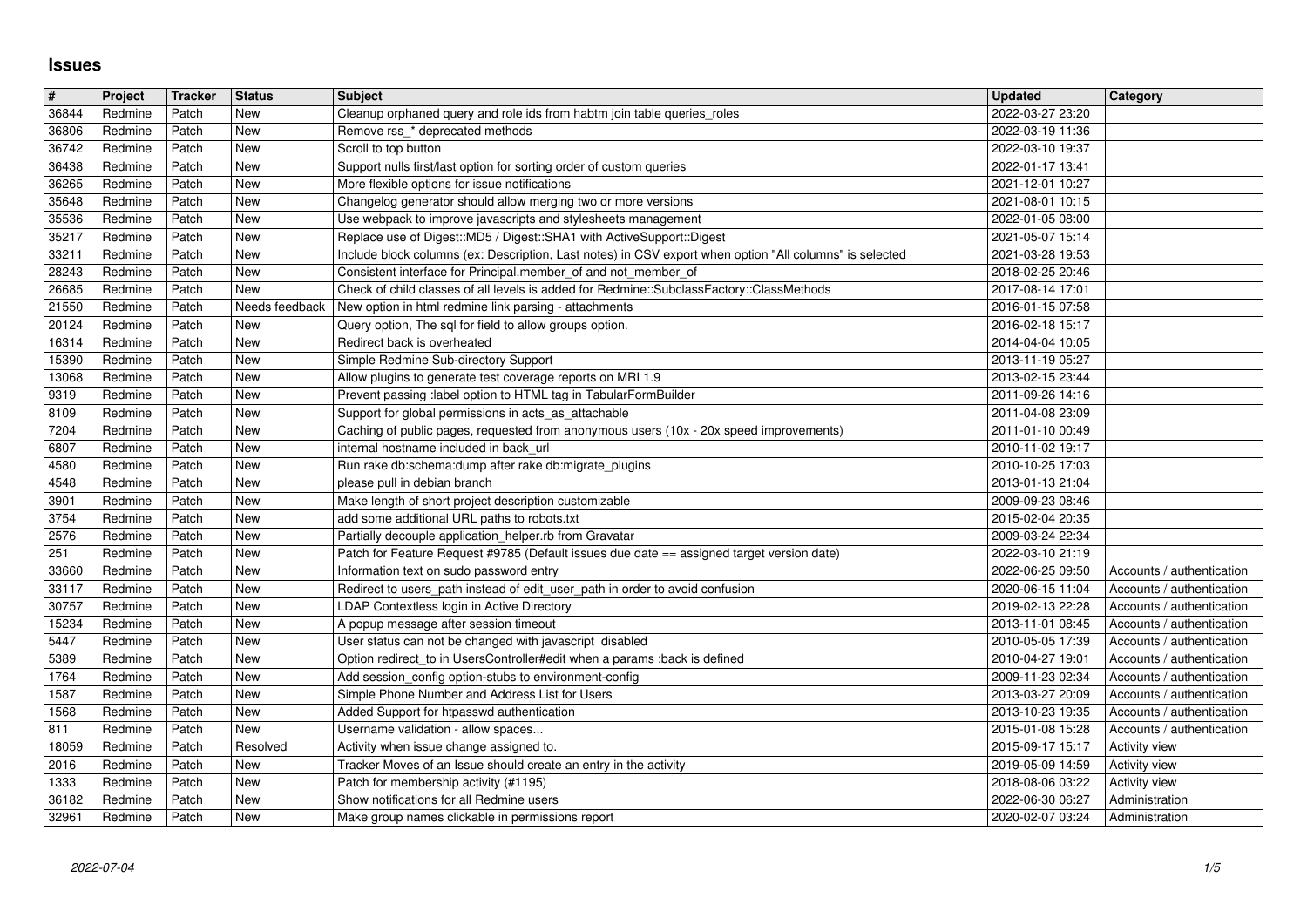| $\overline{\boldsymbol{H}}$ | Project            | Tracker        | <b>Status</b>         | <b>Subject</b>                                                                                                                              | <b>Updated</b>                       | <b>Category</b>                                      |
|-----------------------------|--------------------|----------------|-----------------------|---------------------------------------------------------------------------------------------------------------------------------------------|--------------------------------------|------------------------------------------------------|
| 32951<br>31151              | Redmine<br>Redmine | Patch<br>Patch | New<br>New            | Issue Statuses sortable by name and position<br>Add AppServer to Technical Information page                                                 | 2020-02-05 00:49<br>2019-04-05 14:49 | Administration<br>Administration                     |
| 21055                       | Redmine            | Patch          | New                   | Add Authentication mode filter in the Users admin page                                                                                      | 2016-08-31 11:34                     | Administration                                       |
| 20287<br>11057              | Redmine<br>Redmine | Patch<br>Patch | New<br>New            | Administration: Using grids instead of tables<br>Confirm admin flag change on a separate page                                               | 2021-07-09 06:54<br>2012-06-22 22:57 | Administration<br>Administration                     |
| 9281                        | Redmine            | Patch          | New                   | easy logging of usernames in apache access logs via custom response header                                                                  | 2011-09-27 17:00                     | Administration                                       |
| 4277<br>24623               | Redmine<br>Redmine | Patch<br>Patch | New<br>New            | Add "hide prefixed projectname from issuesubject on issuelist" setting<br>Implements CRUD permissions and restrictions to issue attachments | 2010-11-14 01:03<br>2022-06-14 19:35 | Administration<br>Attachments                        |
| 3770                        | Redmine            | Patch          | New                   | text/html documents force currently firefox to open download dialog                                                                         | 2011-03-23 11:02                     | Attachments                                          |
| 2195                        | Redmine            | Patch          | New                   | wiki marco to link to files                                                                                                                 | 2008-11-15 17:37                     | Attachments                                          |
| 28618<br>27346              | Redmine<br>Redmine | Patch<br>Patch | New<br>New            | Datepicker is called incorrectly<br>Use the new pagination style for the calendars view                                                     | 2018-07-01 06:31<br>2019-05-08 07:08 | Calendar<br>Calendar                                 |
| 35450                       | Redmine            | Patch          | New                   | Fixed an error message when registering an email address for a disallowed email domain                                                      | 2021-06-24 04:00                     | Code cleanup/refactoring                             |
| 35268<br>33938              | Redmine<br>Redmine | Patch<br>Patch | New<br>New            | Issue.acts_as_searchable columns option cleanup<br>Add missing fixtures to IssueNestedSetTest                                               | 2021-05-20 16:29<br>2020-09-14 02:20 | Code cleanup/refactoring<br>Code cleanup/refactoring |
| 32296                       | Redmine            | Patch          | New                   | Ignore rubocop offense                                                                                                                      | 2021-10-28 05:55                     | Code cleanup/refactoring                             |
| 26727<br>26714              | Redmine<br>Redmine | Patch<br>Patch | Needs feedback<br>New | udpate_all<br>pluck instead of map in issue_query                                                                                           | 2017-08-23 07:00<br>2021-03-12 09:38 | Code cleanup/refactoring<br>Code cleanup/refactoring |
| 25570                       | Redmine            | Patch          | New                   | unchecked use of params[:query]                                                                                                             | 2018-03-07 08:50                     | Code cleanup/refactoring                             |
| 18134                       | Redmine            | Patch          | New<br>New            | Issues with svn:mergeinfo property values and r13443 rails-4.1 rebase.<br>Sidebar css                                                       | 2014-10-27 07:52<br>2013-11-28 15:52 | Code cleanup/refactoring                             |
| 15565<br>7770               | Redmine<br>Redmine | Patch<br>Patch | New                   | use unless in control structures where it improves readability                                                                              | 2011-03-04 14:31                     | Code cleanup/refactoring<br>Code cleanup/refactoring |
| 7570                        | Redmine            | Patch          | New                   | Change test_helper requirement in tests                                                                                                     | 2012-06-10 22:42                     | Code cleanup/refactoring                             |
| 5554<br>4964                | Redmine<br>Redmine | Patch<br>Patch | New<br>New            | Make links to various redmine objects more consistent<br>Change sorting order globally                                                      | 2010-05-19 14:56<br>2018-11-06 03:54 | Code cleanup/refactoring<br>Code cleanup/refactoring |
| 34146                       | Redmine            | Patch          | New                   | Implementation                                                                                                                              | 2020-10-20 22:35                     | Custom fields                                        |
| 30739<br>6450               | Redmine<br>Redmine | Patch<br>Patch | New<br>New            | Project Custom Fields configuration : split by tracker<br>Allow localized date input and correctly transform for custom date fields         | 2019-12-10 19:02<br>2012-08-12 17:31 | Custom fields<br>Custom fields                       |
| 5722                        | Redmine            | Patch          | New                   | Custom Boolean Fields cannot be set to true                                                                                                 | 2011-04-18 08:05                     | Custom fields                                        |
| 5119                        | Redmine            | Patch          | New                   | "User group" custom field                                                                                                                   | 2010-03-30 17:25                     | Custom fields                                        |
| 3756<br>35816               | Redmine<br>Redmine | Patch<br>Patch | New<br>New            | Integer custom fields should use correct query controls<br>Patch to add Postgis adapter support                                             | 2010-10-25 17:03<br>2021-09-01 22:41 | Custom fields<br>Database                            |
| 34218                       | Redmine            | Patch          | New                   | Increase size of value field in settings                                                                                                    | 2020-11-03 11:21                     | Database                                             |
| 29424<br>21057              | Redmine<br>Redmine | Patch<br>Patch | New<br>New            | Convert migration file from 4.2 to 5.2<br>Update and extend Gantt module wiki documentation                                                 | 2018-08-22 13:44<br>2015-10-24 06:52 | Database<br>Documentation                            |
| 14862                       | Redmine            | Patch          | New                   | Documents get paging and export functions                                                                                                   | 2013-09-08 21:25                     | Documents                                            |
| 32142                       | Redmine            | Patch          | New                   | Send notification when a user is created via LDAP on-the-fly user creation                                                                  | 2019-09-26 02:39                     | Email notifications                                  |
| 24072<br>21101              | Redmine<br>Redmine | Patch<br>Patch | New<br>New            | Added formatting for email notifications<br>Add go-to action schema                                                                         | 2016-10-15 06:28<br>2017-06-01 19:00 | Email notifications<br><b>Email notifications</b>    |
| 20121                       | Redmine            | Patch          | New                   | Respect working days configuration when sending reminder emails                                                                             | 2016-12-24 05:07                     | Email notifications                                  |
| 18209<br>13658              | Redmine<br>Redmine | Patch<br>Patch | New<br>New            | Add e-mail notification option: Tracker updated<br>include "In-Reply-To" field to aid email threading for some clients                      | 2014-10-27 15:24<br>2019-02-19 23:28 | Email notifications<br>Email notifications           |
| 13413                       | Redmine            | Patch          | New                   | Let users choose how many days in advance they want to receive issue due date reminders via email                                           | 2016-12-24 05:25                     | Email notifications                                  |
|                             |                    |                |                       |                                                                                                                                             |                                      |                                                      |
|                             |                    |                |                       |                                                                                                                                             |                                      |                                                      |
|                             |                    |                |                       |                                                                                                                                             |                                      |                                                      |
|                             |                    |                |                       |                                                                                                                                             |                                      |                                                      |
|                             |                    |                |                       |                                                                                                                                             |                                      |                                                      |
|                             |                    |                |                       |                                                                                                                                             |                                      |                                                      |
|                             |                    |                |                       |                                                                                                                                             |                                      |                                                      |
|                             |                    |                |                       |                                                                                                                                             |                                      |                                                      |
|                             |                    |                |                       |                                                                                                                                             |                                      |                                                      |
|                             |                    |                |                       |                                                                                                                                             |                                      |                                                      |
|                             |                    |                |                       |                                                                                                                                             |                                      |                                                      |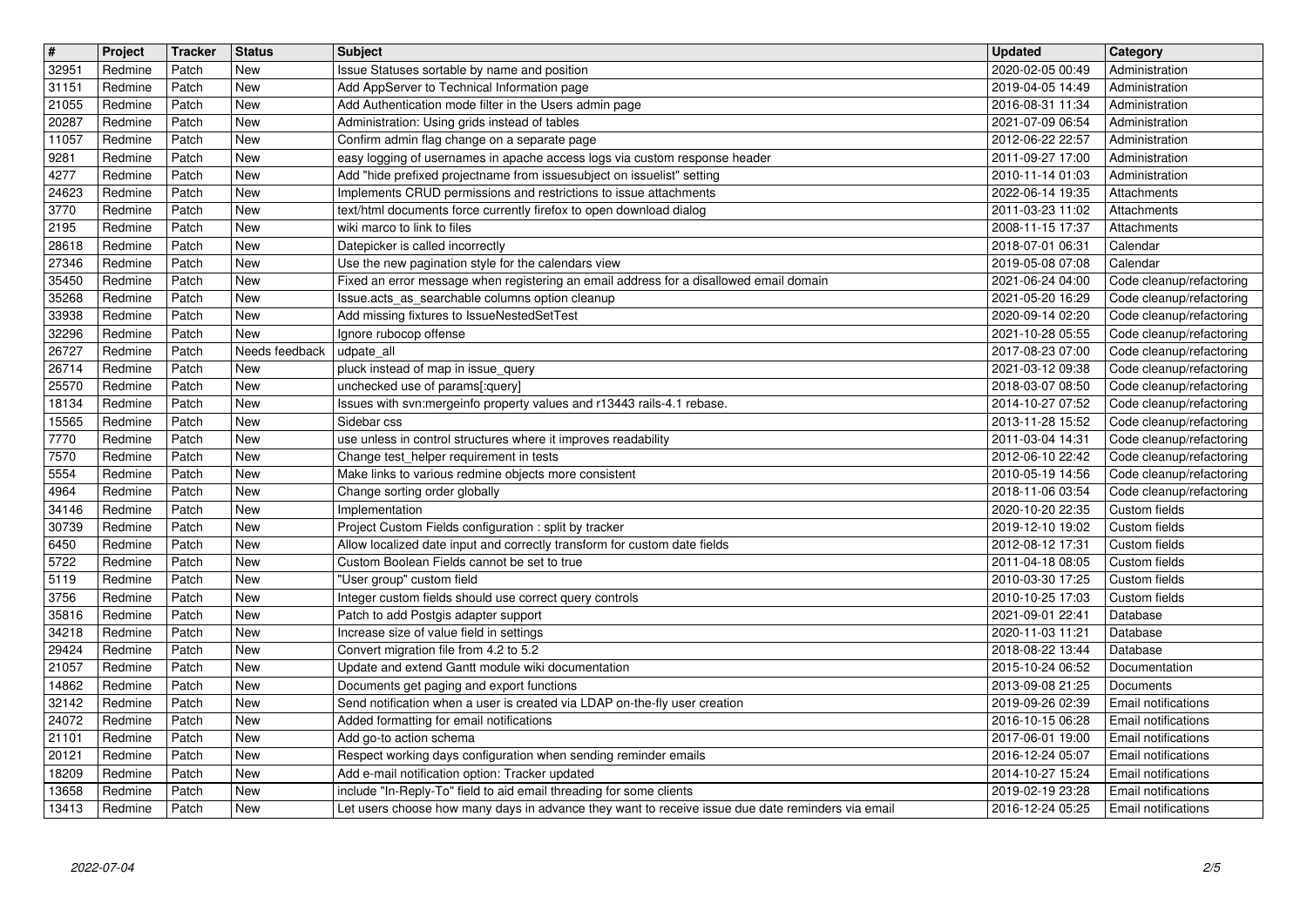| $\overline{\boldsymbol{H}}$<br>13359 | Project<br>Redmine | Tracker<br>Patch | <b>Status</b><br>New  | <b>Subject</b><br>Better List-Id to help aid Gmail filtering                                                                                                                   | <b>Updated</b><br>2013-04-16 14:32   | Category<br><b>Email notifications</b>                   |
|--------------------------------------|--------------------|------------------|-----------------------|--------------------------------------------------------------------------------------------------------------------------------------------------------------------------------|--------------------------------------|----------------------------------------------------------|
| 12983                                | Redmine            | Patch            | New                   | "Only for things I watch or I'm involved in" sends notifications only for issues                                                                                               | 2013-12-12 15:53                     | Email notifications                                      |
| 11493<br>9563                        | Redmine<br>Redmine | Patch<br>Patch   | New<br>New            | Show URL to attached file in plain text issue email<br>PATCH: Add per-tracker global cc for issue creation and update notifications                                            | 2012-07-25 00:10<br>2018-10-09 13:10 | <b>Email notifications</b><br><b>Email notifications</b> |
| 6864                                 | Redmine            | Patch            | New                   | Support of mail notification for changesets                                                                                                                                    | 2010-11-12 11:49                     | <b>Email notifications</b>                               |
| 2746<br>2197                         | Redmine<br>Redmine | Patch<br>Patch   | New<br>Reopened       | Send out issue priority in the email notification header<br>protect user email from spmamer                                                                                    | 2021-05-19 08:30<br>2010-01-03 03:48 | <b>Email notifications</b><br><b>Email notifications</b> |
| 2013                                 | Redmine            | Patch            | New                   | Skip notification of issue's updating.                                                                                                                                         | 2013-01-13 21:04                     | Email notifications                                      |
| 1382<br>247                          | Redmine<br>Redmine | Patch<br>Patch   | New<br>New            | Add a global notification cc<br>Notification mail sender is the author and includes project information.                                                                       | 2010-10-25 17:03<br>2015-12-02 09:51 | <b>Email notifications</b><br><b>Email notifications</b> |
| 33440                                | Redmine            | Patch            | New                   | Emails not being processed because of                                                                                                                                          | 2021-04-30 15:58                     | Email receiving                                          |
| 33118<br>32522                       | Redmine<br>Redmine | Patch<br>Patch   | New<br>New            | Detect plain diffs in e-mail submitted issues and map to attachments<br>Add Project.find_by_name to target_project                                                             | 2020-09-13 05:08<br>2019-11-29 14:06 | Email receiving<br>Email receiving                       |
| 31283                                | Redmine            | Patch            | <b>New</b>            | Assign ticket comment by subaddress                                                                                                                                            | 2019-04-30 17:36                     | Email receiving                                          |
| 19242<br>12813                       | Redmine<br>Redmine | Patch<br>Patch   | <b>New</b><br>New     | Patch to the Redmine Mail Handler for overriding the sender, and adding custom header/footers to imported e-mails<br>Allow replies to original issue e-mail to add issue notes | 2015-03-05 12:00<br>2016-05-11 14:18 | Email receiving<br>Email receiving                       |
| 12338                                | Redmine            | Patch            | New                   | Allow MailHandler to submit to a specific issue                                                                                                                                | 2012-11-12 08:11                     | Email receiving                                          |
| 11500<br>11499                       | Redmine<br>Redmine | Patch<br>Patch   | New<br>New            | Add --unknown-user=register to create inactive users<br>Fixed attachments handling when receiving a new issue by mail                                                          | 2013-02-26 03:40<br>2012-07-24 14:42 | Email receiving<br>Email receiving                       |
| 11495                                | Redmine            | Patch            | New                   | Reopen closed issues on reply by email                                                                                                                                         | 2016-07-28 01:12                     | <b>Email receiving</b>                                   |
| 5027<br>4662                         | Redmine<br>Redmine | Patch<br>Patch   | New<br>New            | hook in the mail_handler<br>Handled-mail should use set issue.assigned_to to the first "To" address                                                                            | 2011-03-24 10:53<br>2010-03-22 22:18 | Email receiving<br>Email receiving                       |
| 4071                                 | Redmine            | Patch            | New                   | Accept more input when replying to a ticket using e-mail                                                                                                                       | 2010-11-12 14:17                     | Email receiving                                          |
| 3732<br>3123                         | Redmine<br>Redmine | Patch<br>Patch   | New<br>Needs feedback | Incoming mail IMAP : Notify when an error occurs<br>Check additional mail headers when creating issues via email                                                               | 2013-01-13 21:04<br>2016-12-25 15:46 | Email receiving<br>Email receiving                       |
| 1616                                 | Redmine            | Patch            | New                   | Allow email to create and reply to forum messages                                                                                                                              | 2018-05-21 16:10                     | Email receiving                                          |
| 7574<br>26030                        | Redmine<br>Redmine | Patch<br>Patch   | New<br>New            | RSS autodiscovery for wiki pages<br>Like issues and news comments, want to specify the display order of the forum's reply.                                                     | 2016-11-01 11:00<br>2022-03-21 21:08 | Feeds<br>Forums                                          |
| 15906                                | Redmine            | Patch            | Needs feedback        | Create a default forum by default                                                                                                                                              | 2015-02-20 11:23                     | Forums                                                   |
| 11120<br>1486                        | Redmine<br>Redmine | Patch<br>Patch   | <b>New</b><br>New     | Order replies of messages boards based on user preference<br>Highlight recent forum activity                                                                                   | 2019-01-04 05:49<br>2016-09-13 15:08 | Forums<br>Forums                                         |
| 12730                                | Redmine            | Patch            | <b>New</b>            | Fix sorting and PDF output of Gantt diagram & start date calculation and grouping                                                                                              | 2015-02-13 10:23                     | Gantt                                                    |
| 7456<br>6247                         | Redmine<br>Redmine | Patch<br>Patch   | <b>New</b><br>New     | <b>Gantt filters</b><br>Display terget version in mouse-over popup for issues in Gantt                                                                                         | 2021-04-26 14:33<br>2016-08-29 03:41 | Gantt                                                    |
| 5790                                 | Redmine            | Patch            | New                   | Save year_from and month_from in the ganttchart                                                                                                                                | 2018-12-05 09:18                     | Gantt<br>Gantt                                           |
| 27510                                | Redmine            | Patch<br>Patch   | New<br><b>New</b>     | Groups active method                                                                                                                                                           | 2017-12-10 11:29<br>2017-01-09 08:55 | Groups                                                   |
| 13612<br>32548                       | Redmine<br>Redmine | Patch            | New                   | Members roles : display group of role<br>Add new hook in projects/settings/_issues.html.erb for custom fields                                                                  | 2019-12-05 05:57                     | Groups<br>Hook requests                                  |
| 29594                                | Redmine            | Patch            | New                   | Add view hook to insert content between issue details associated changeset section                                                                                             | 2018-10-11 01:25                     | Hook requests                                            |
| 29378<br>27589                       | Redmine<br>Redmine | Patch<br>Patch   | Needs feedback<br>New | More call_hooks for projects, issue statusses, time entries, etc.<br>Request for a hook under the project members list (Project / Settings / Members tab)                      | 2018-08-23 13:22<br>2017-11-20 12:51 | Hook requests<br>Hook requests                           |
| 25261<br>24446                       | Redmine<br>Redmine | Patch<br>Patch   | New<br>New            | Patch for bug with call_hook in mail handler<br>Call 'view_issues_timelog_form_bottom' hook                                                                                    | 2017-04-02 06:19<br>2016-11-24 11:24 | Hook requests<br>Hook requests                           |
|                                      |                    |                  |                       |                                                                                                                                                                                |                                      |                                                          |
|                                      |                    |                  |                       |                                                                                                                                                                                |                                      |                                                          |
|                                      |                    |                  |                       |                                                                                                                                                                                |                                      |                                                          |
|                                      |                    |                  |                       |                                                                                                                                                                                |                                      |                                                          |
|                                      |                    |                  |                       |                                                                                                                                                                                |                                      |                                                          |
|                                      |                    |                  |                       |                                                                                                                                                                                |                                      |                                                          |
|                                      |                    |                  |                       |                                                                                                                                                                                |                                      |                                                          |
|                                      |                    |                  |                       |                                                                                                                                                                                |                                      |                                                          |
|                                      |                    |                  |                       |                                                                                                                                                                                |                                      |                                                          |
|                                      |                    |                  |                       |                                                                                                                                                                                |                                      |                                                          |
|                                      |                    |                  |                       |                                                                                                                                                                                |                                      |                                                          |
|                                      |                    |                  |                       |                                                                                                                                                                                |                                      |                                                          |
|                                      |                    |                  |                       |                                                                                                                                                                                |                                      |                                                          |
|                                      |                    |                  |                       |                                                                                                                                                                                |                                      |                                                          |
|                                      |                    |                  |                       |                                                                                                                                                                                |                                      |                                                          |
|                                      |                    |                  |                       |                                                                                                                                                                                |                                      |                                                          |
|                                      |                    |                  |                       |                                                                                                                                                                                |                                      |                                                          |
|                                      |                    |                  |                       |                                                                                                                                                                                |                                      |                                                          |
|                                      |                    |                  |                       |                                                                                                                                                                                |                                      |                                                          |
|                                      |                    |                  |                       |                                                                                                                                                                                |                                      |                                                          |
|                                      |                    |                  |                       |                                                                                                                                                                                |                                      |                                                          |
|                                      |                    |                  |                       |                                                                                                                                                                                |                                      |                                                          |
|                                      |                    |                  |                       |                                                                                                                                                                                |                                      |                                                          |
|                                      |                    |                  |                       |                                                                                                                                                                                |                                      |                                                          |
|                                      |                    |                  |                       |                                                                                                                                                                                |                                      |                                                          |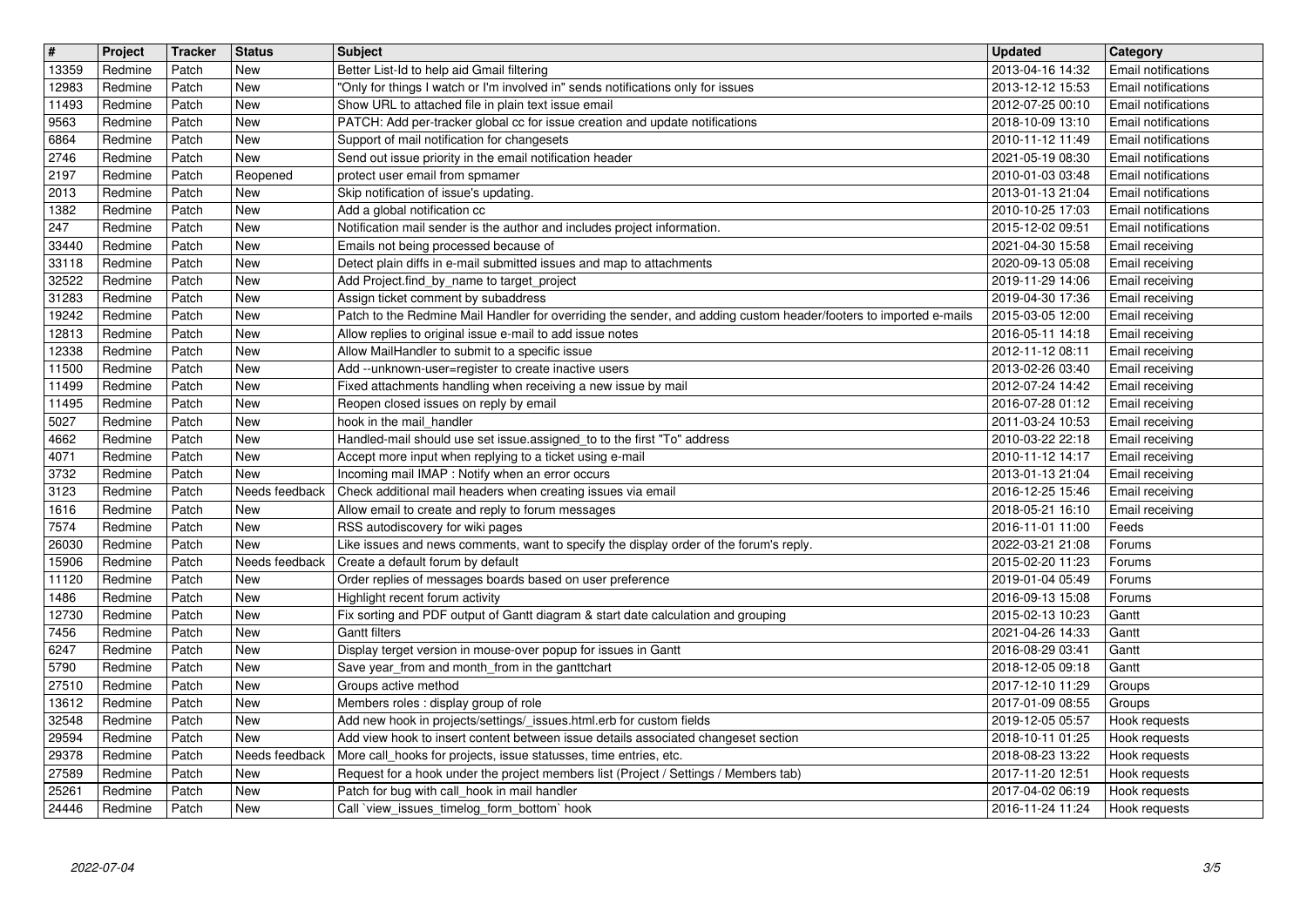| $\sqrt{t}$     | Project            | <b>Tracker</b> | <b>Status</b>            | <b>Subject</b>                                                                                                                                     | <b>Updated</b>                       | <b>Category</b>                |
|----------------|--------------------|----------------|--------------------------|----------------------------------------------------------------------------------------------------------------------------------------------------|--------------------------------------|--------------------------------|
| 24435          | Redmine            | Patch          | <b>New</b><br><b>New</b> | Add `view_account_contextual` and `view_account_list_buttons` hooks                                                                                | 2016-11-23 15:25                     | Hook requests                  |
| 23498<br>17088 | Redmine<br>Redmine | Patch<br>Patch | <b>New</b>               | Add plugin view hook for wiki context menu<br>call hook for repository edit form                                                                   | 2016-08-27 06:39<br>2014-06-04 12:15 | Hook requests<br>Hook requests |
| 12268          | Redmine            | Patch          | <b>New</b>               | Hook in mailer/issue_add views                                                                                                                     | 2016-12-30 09:23                     | Hook requests                  |
| 10509          | Redmine            | Patch          | <b>New</b>               | Add view_groups_form hook                                                                                                                          | 2015-01-18 04:56                     | Hook requests                  |
| 10456          | Redmine            | Patch          | <b>New</b>               | Add view_roles_form_upper_box hook                                                                                                                 | 2016-12-30 09:21                     | Hook requests                  |
| 8757<br>8332   | Redmine<br>Redmine | Patch<br>Patch | <b>New</b><br><b>New</b> | Add hook for bulk edit post-save state<br>Hook for project_settings_tab                                                                            | 2019-01-28 18:30<br>2016-12-30 09:24 | Hook requests<br>Hook requests |
| 7976           | Redmine            | Patch          | <b>New</b>               | Hooks for adding content to the bottom of news                                                                                                     | 2016-12-24 02:41                     | Hook requests                  |
| 7974           | Redmine            | Patch          | <b>New</b>               | Hook for adding content to the bottom of Wiki page                                                                                                 | 2016-12-30 09:21                     | Hook requests                  |
| 6528           | Redmine            | Patch          | <b>New</b>               | Hooks for Administration -> Settings<br>New IssuesController hook for new issues                                                                   | 2015-12-12 07:51                     | Hook requests                  |
| 5891<br>5838   | Redmine<br>Redmine | Patch<br>Patch | New<br>New               | add call to :view_repositories_show_contextual hook in app/views/repositories/revision.rhtml                                                       | 2016-12-30 09:19<br>2016-12-24 02:37 | Hook requests<br>Hook requests |
| 5530           | Redmine            | Patch          | New                      | Additional hooks on top of the issue new/edit/bulk edit views                                                                                      | 2016-12-30 09:20                     | Hook requests                  |
| 29245          | Redmine            | Patch          | <b>New</b>               | Gender neutralized child/parent adjectives for some latin languages                                                                                | 2018-07-25 22:12                     | 118n                           |
| 6926<br>2862   | Redmine<br>Redmine | Patch<br>Patch | <b>New</b><br><b>New</b> | Plugins captions for name and descriptions has not i18n support<br>Make user sorting by his localized encoding name instead of utf-8 encoding name | 2010-11-29 20:42                     | 118n<br>118n                   |
| 33722          | Redmine            | Patch          | Resolved                 | migrate_from_trac dose not work                                                                                                                    | 2011-03-24 06:01<br>2020-07-30 14:29 | Importers                      |
| 18496          | Redmine            | Patch          | Resolved                 | Migrate to Redmine 2.5.3 (or 2.6.0) from Mantis 1.2.17                                                                                             | 2014-12-28 04:46                     | Importers                      |
| 18001          | Redmine            | Patch          | <b>New</b>               | Migration from highly customized Mantis 1.2.11 with inheritable categories in redmine                                                              | 2014-09-30 12:12                     | Importers                      |
| 15975<br>15819 | Redmine<br>Redmine | Patch<br>Patch | New<br>New               | Migrating from trac, parsing of headings is too greedy<br>Migrating from trac, mysql2-query is defect                                              | 2014-01-27 16:25<br>2014-01-07 18:52 | Importers                      |
| 14593          | Redmine            | Patch          | <b>New</b>               | migrate_from_trac.rake, print out validation errors when doing save                                                                                | 2013-10-13 06:28                     | Importers<br>Importers         |
| 14567          | Redmine            | Patch          | <b>New</b>               | migrate_from_trac.rake does not convert timestamps in Trac database version 23                                                                     | 2013-10-08 04:01                     | Importers                      |
| 13407          | Redmine            | Patch          | <b>New</b>               | Update migrate_from_mantis.rake to migrate from Mantis 1.2.10 to Redmine                                                                           | 2013-03-09 00:20                     | Importers                      |
| 13239<br>11064 | Redmine<br>Redmine | Patch<br>Patch | Resolved<br><b>New</b>   | migrate_from_mantis script doesn't work for later mantis versions<br>Trac -> Redmine wiki conversion : slashed links                               | 2013-02-20 23:07<br>2012-05-31 11:43 | Importers                      |
| 9181           | Redmine            | Patch          | <b>New</b>               | Enhance migrate_from_trac.rake in order to import Trac 'found in version' Field                                                                    | 2014-04-16 09:57                     | Importers<br>Importers         |
| 7578           | Redmine            | Patch          | <b>New</b>               | Patch: migrate ticket's owner changes when importing from Trac                                                                                     | 2011-02-08 23:17                     | Importers                      |
| 6177           | Redmine            | Patch          | New                      | "bignum too big to convert into `long'" in migrate_from_trac.rake                                                                                  | 2011-03-23 11:36                     | Importers                      |
| 5764<br>5065   | Redmine<br>Redmine | Patch<br>Patch | New<br>New               | migrate_from_trac does not support trac 0.12<br>Importing wiki with different encoding                                                             | 2013-07-29 16:51<br>2010-03-15 17:17 | Importers<br>Importers         |
| 5035           | Redmine            | Patch          | New                      | Migrate from trac - Errors in wiki formating                                                                                                       | 2010-11-13 04:54                     | Importers                      |
| 4535           | Redmine            | Patch          | <b>New</b>               | Import Target Version from Mantis                                                                                                                  | 2010-01-07 23:25                     | Importers                      |
| 3608           | Redmine            | Patch          | <b>New</b>               | migrate_from_mantis encoding patch                                                                                                                 | 2011-03-24 10:44                     | Importers                      |
| 2748<br>2504   | Redmine<br>Redmine | Patch<br>Patch | <b>New</b><br><b>New</b> | Improved Trac-Importer with subversion repository migration<br>Importing Trac "Ticket keywords"                                                    | 2010-03-08 21:58<br>2016-09-13 14:48 | Importers<br>Importers         |
| 2114           | Redmine            | Patch          | <b>New</b>               | Fixed Bugs in Importer Area                                                                                                                        | 2009-07-16 16:45                     | Importers                      |
| 2054           | Redmine            | Patch          | New                      | Trac Tables are not converted into Redmine                                                                                                         | 2016-09-15 16:14   Importers         |                                |
| 1008           | Redmine            | Patch          | New                      | redmine: migrate_from_trac doesn't work when multibyte characters are used in trac.                                                                | 2008-04-07 08:54                     | Importers                      |
| 989<br>36827   | Redmine<br>Redmine | Patch<br>Patch | New<br>New               | Migration task from Bugzilla<br>User Department Required in CSV export                                                                             | 2012-01-09 13:43<br>2022-03-23 07:04 | Importers<br><b>Issues</b>     |
| 36135          | Redmine            | Patch          | New                      | Setting partially independent start-date, end-date, priority and done ratio in parent tickets when subtasking                                      | 2021-11-03 17:06                     | Issues                         |
|                |                    |                |                          |                                                                                                                                                    |                                      |                                |
|                |                    |                |                          |                                                                                                                                                    |                                      |                                |
|                |                    |                |                          |                                                                                                                                                    |                                      |                                |
|                |                    |                |                          |                                                                                                                                                    |                                      |                                |
|                |                    |                |                          |                                                                                                                                                    |                                      |                                |
|                |                    |                |                          |                                                                                                                                                    |                                      |                                |
|                |                    |                |                          |                                                                                                                                                    |                                      |                                |
|                |                    |                |                          |                                                                                                                                                    |                                      |                                |
|                |                    |                |                          |                                                                                                                                                    |                                      |                                |
|                |                    |                |                          |                                                                                                                                                    |                                      |                                |
|                |                    |                |                          |                                                                                                                                                    |                                      |                                |
|                |                    |                |                          |                                                                                                                                                    |                                      |                                |
|                |                    |                |                          |                                                                                                                                                    |                                      |                                |
|                |                    |                |                          |                                                                                                                                                    |                                      |                                |